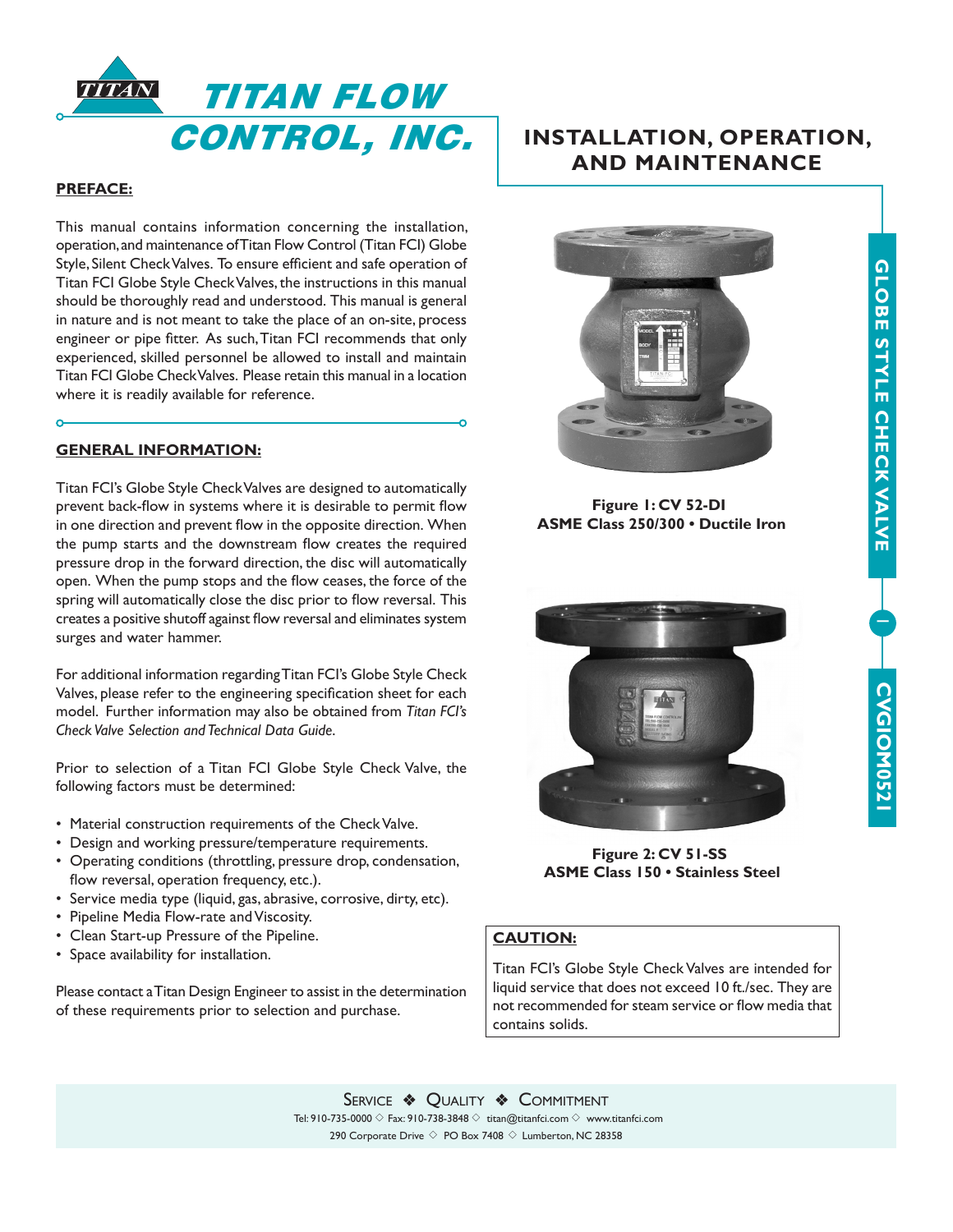

# **UNPACKING AND INSPECTION:**

Upon receipt of product, it is important to follow these unpacking and inspection procedures.

All Titan FCI Globe Style Check Valves are shipped in specialized shipping containers designed to prevent damage during transportation. If external damage to the shipping container is evident upon receipt of product, please request that a representative of the shipping carrier be present before unpacking the product.

- Carefully open the shipping container, following any instructions that may be marked on the container. Remove all packing material surrounding the Check Valve and carefully lift it from the container. It is recommend to keep the shipping container and all packing material for reuse in storage or reshipment.
- Visually inspect the Check Valve for any signs of damage including scratches, loose parts, broken parts or any other physical damage that may have occurred during shipment. If damage is observed, immediately file a claim with the shipping carrier. Check Valves that are damaged during transportation are the responsibility of the customer. For information regarding Titan FCI's warranty policy, please refer to the last page of this document.
- Before installation, the check valve should be inspected internally for any loose or foreign materials that may have become trapped inside the Check Valve during transportation.
- If the Check Valve is not required to be installed immediately, it should be stored indoors in a clean, dry, consistent temperature environment. It is also recommended to utilize the original shipping container and packing materials to properly store the Check Valve. If long term storage is required, a desiccant may be necessary. This would be based upon the local, environmental storage conditions. Please consult a Titan FCI Design Engineer to assist in this determination.
- When ready to install, remove any preservatives with solvent dampened cloths. Remove any loose material and protective packing material.

# **INSTALLATION, OPERATION, AND MAINTENANCE**



**Figure 3: CV 50-DI ASME Class 150 • Ductile Iron**



 $\overline{\phantom{0}}$ 

CVGIOM0521

**CVGIOM0521** 

**CVGIOM0521**

**GLOBE STYLE CHECK VALVE**

GLOBE STYLE CHECK VALVE

**Figure 4: CAD Illustration**

| <b>PARTS LIST</b> |                        |  |
|-------------------|------------------------|--|
| No.               | <b>PART</b>            |  |
|                   | Body                   |  |
| 2                 | Disc <sup>(1)</sup>    |  |
| 3                 | Spring <sup>(1)</sup>  |  |
| 4                 | Bushing <sup>(1)</sup> |  |
| 5                 | Seat <sup>(1)</sup>    |  |
| 6                 | <b>Bolts</b>           |  |

1. Denotes recommended spare parts.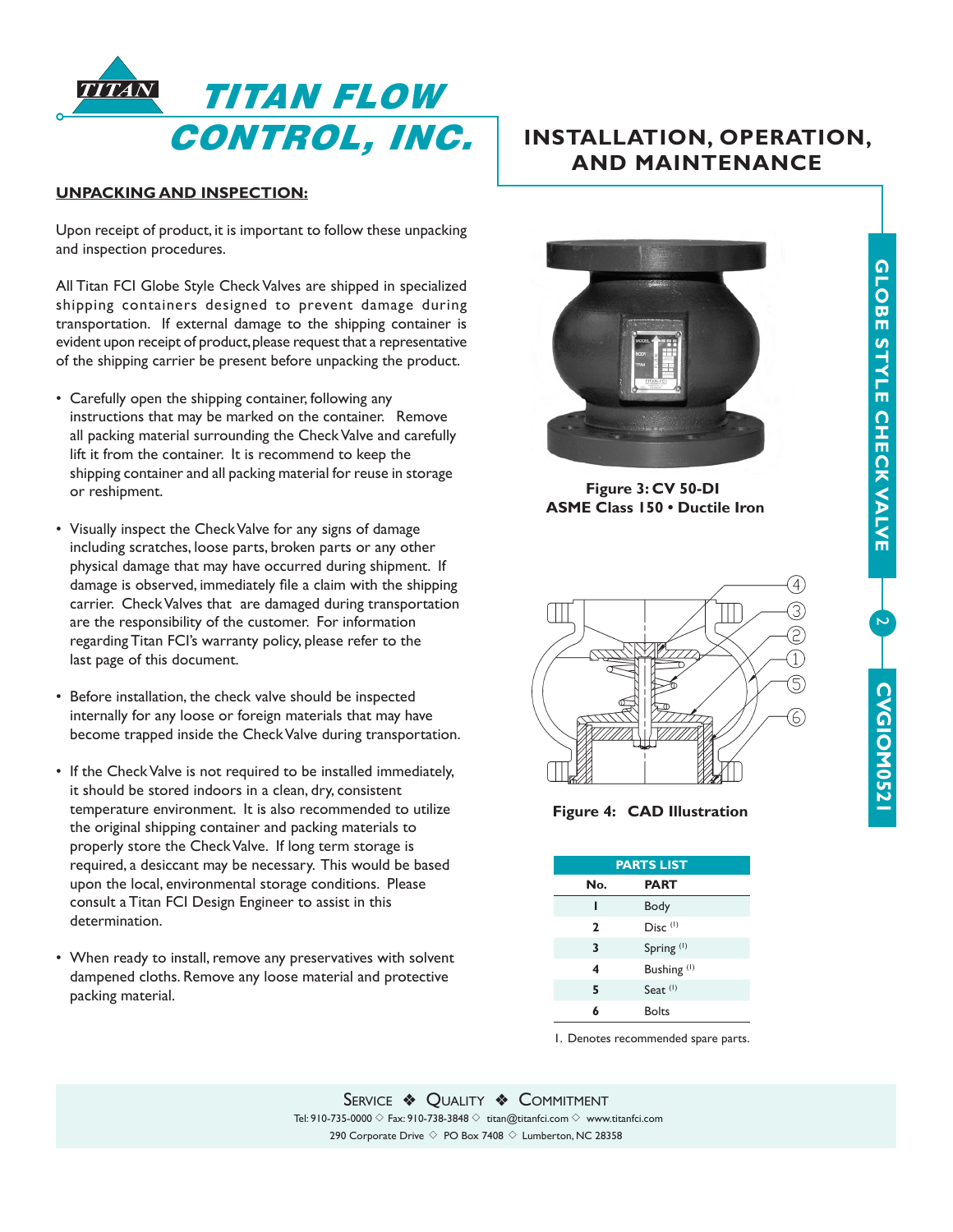**9** 

CVGIOM0521

CVGION0521

**CVGIOM0521**



# **INSTALLATION:**

**Pre-Installation Checklist** 

- Ensure Working conditions (pressure and temperature) are with in the specified capacity of the product being installed. Please refer to the Engineering Specification Sheet for each Check Valve model to determine these values.
- Make sure that the construction material of the Check Valve is compatible with the media flowing in the pipeline. Additionally, ensure that the service media is filtered to remove unwanted debris prior to entering the Check Valve. If the service media is not sufficiently clean, debris particles can prevent the Check Valve from sealing correctly and degrade overall performance overtime.
- Inspect sealing surfaces that they are clean and smooth; no nicks or cuts. The pipeline should also be checked for proper alignment. Titan FCI Check Valves should never be utilized to realign an existing piping system.
- For efficient function and improved service life, recognized piping standards stipulate placing Check Valves 5 to 10 pipe diameters from any turbulence producing devices (elbows, pumps, tees, expansions, reductions, and swages).

# **PRECAUTION:**

Titan Globe Style Check Valves are designed for steady flow conditions and are not recommended for use in reciprocating pump, compressor or other types of physical/thermal shock-load applications. In this type of application, the Check Valve will not perform efficiently and will ultimately fail.

# **PRECAUTION:**

Titan Globe Style Check Valves are designed to operate properly for flow rates between 5 ft./sec. to 10 ft./sec.. It is not recommended to exceed the maximum flow rate of 10 ft./sec. or the minimum flow rate of 5 ft./sec..

# **PRECAUTION:**

A Titan FCI strainer should be installed ahead of the pump to ensure protection and proper operation of the check valve and the pump.

# **INSTALLATION, OPERATION, AND MAINTENANCE**

# **INSTALLATION: Continued...**

# Step 1:

Remove the plastic flange protectors and other packaging materials from the Check Valve.

#### Step 2:

Orientate the flow arrow (cast into the sideof the valve body or printed on the nameplate) in the direction of the pipeline flow. In the correct position, the valve disc will move away from the valve seat, in the direction of the pipeline flow. Titan FCI Globe Style Check Valves can be installed in any position: horizontal, vertical (with upward flow) or any varying angle.

## Step 3:

While supporting the existing pipeline, lift the Check Valve into position. For large or heavy Check Valves, the appropriate material handling equipment must be used in order to prevent injury and possible damage to the Check Valve.

# **CAUTION:**

When lifting the Check Valve, place hooks in the flange holes or slings/chains around the valve body. Never lift the Check Valve by attaching slings/chains to the trim/ seat assembly. The trim/seat assembly is not designed to withstand the weight of the unit.

# Step 4:

centered to prevent leakage. asbestos gasket at inlet of valve. Ensure the gaskets are Recommend installation of flat elastomeric or nonand mating flanges on inlet and outlet of valve. Install a standard, 1/8" thick flange gasket between valve

# **IMPORTANT:**

Design of valve inlet is NOT compatible with spiral wound gaskets.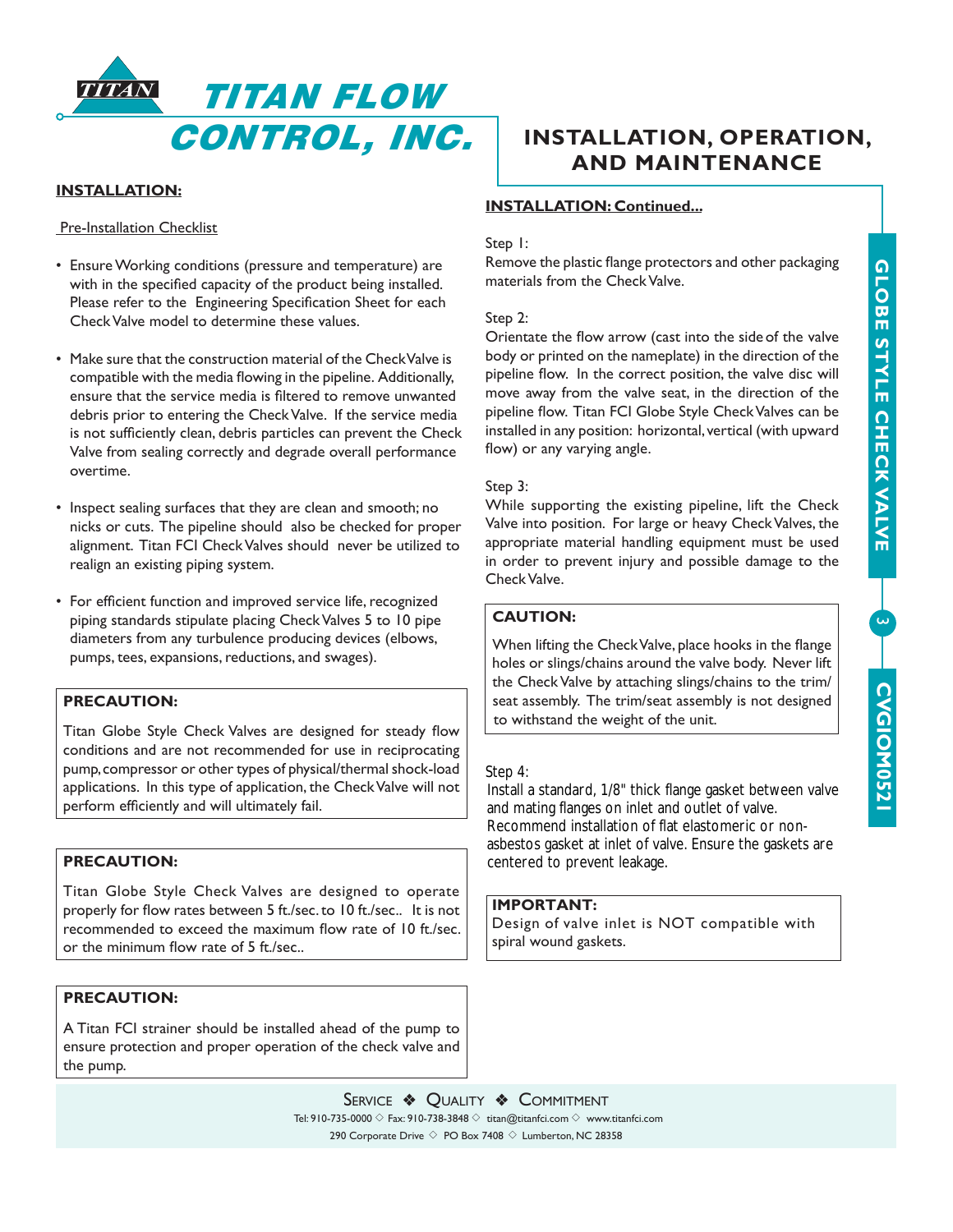

# **INSTALLATION: Continued...**

#### Step 5:

Install lubricated flange bolts and hand tighten. Flange bolts should then be tightened using a star or crisscross pattern to evenly load the bolts. This is illustrated in the diagram below.



**Figure 5: Bolting Pattern**

# **CAUTION:**

Excessive bolt torque may damage the Check Valve Flanges. Please refer to established flange bolt torques.

# **OPERATION:**

## Start-up Procedure:

Once proper installation has been successfully completed, start the system gradually, at start up as well as after shut down. This eliminates sudden shock to the Check Valve and other equipment in the line.

# **MAINTENANCE:**

Titan FCI Check Valves are designed to provide trouble-free service and seldom require maintenance. If removal of Check Valve is required for inspection, please follow these steps.

# **INSTALLATION, OPERATION, AND MAINTENANCE**

# **MAINTENANCE: Continued...**

Valve Removal

# **CAUTION:**

Before removing the Check Valve from the pipeline, the pressure inside the vessel must be reduced to atmospheric via suction or venting. Failure to do so may result in serious bodily injury.

# **CAUTION:**

Before removing the Check Valve from the pipeline, ensure that the media that is flowing in the pipeline is known and any special handling precautions are understood. Please review the Material Safety Data Sheet (MSDS) for that specific fluid.

# Step 1:

To remove the Check Valve from the pipeline, first isolate the Check Valve by shutting off the upstream pump and closing the downstream isolation valve. Drain the system as much as possible.

## Step 2:

Relieve pressure from both sides of the Check Valve by venting the line.

## Step 3:

Loosen the outlet side first, never loosen the inlet side first. Once pressure has bee relived, loosen inlet side.

## Step 4:

Remove Check Valve from the pipeline and place the Check Valve with outlet side on the ground. Inspect internal components for wear or damage. If replacement parts are required, please constant Titan Flow Control for repair recommendations.

# **SPARE PARTS LIST:**

For the bill of materials and spare parts listing of each Globe Style Check Valve, please refer to the corresponding Engineering Specification Submittal Sheet.

SERVICE & QUALITY & COMMITMENT Tel: 910-735-0000  $\Diamond$  Fax: 910-738-3848  $\Diamond$  titan@titanfci.com  $\Diamond$  www.titanfci.com 290 Corporate Drive  $\diamond$  PO Box 7408  $\diamond$  Lumberton, NC 28358

# GLOBE STYLE CHECK VALVE **GLOBE STYLE CHECK VALVE** 4 CVGIOM0521 **CVGIOM0521**CVGIOM0521